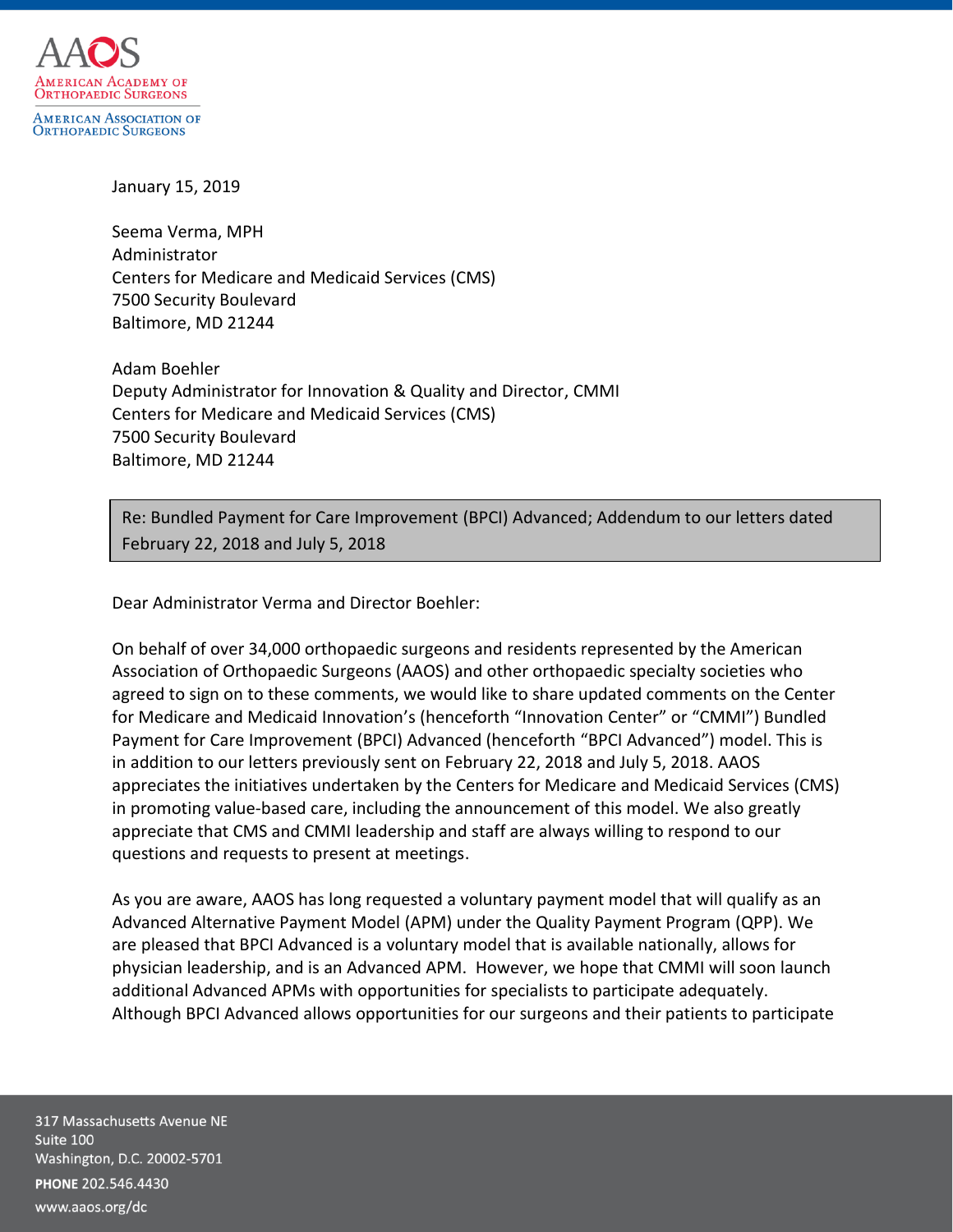in musculoskeletal care redesign, we have serious concerns with this model's design (some of which was discussed in previous dialogues).

# **BPCI Advanced Physician Reimbursement Cap**

In BPCI Classic, CMMI instituted an Incentive Payment Cap for physician and non-physician practitioners at 50% of the Part B payments for these episodes. However, this cap did not extend to the physician group practice (PGP) that employed the practitioner. The PGP itself could receive Net Payment Reconciliation Amount (NPRA) savings above the aggregate cap and utilize these savings to offset direct and indirect costs related to participation in BPCI Classic as well as general overhead for the group. In BPCI Advanced CMMI elected to prohibit NPRA savings from flowing to a PGP working under a convening entity, so its physicians could only be reimbursed up to the 50% cap.

# **Issues:**

- The financial methodology in BPCI Classic provided the proper financial incentive for the PGP to take risk and incur costs it otherwise would not have, while maintaining the integrity of proper incentives through the 50% cap for individual physicians.
- This current interpretation of the cap is a strong disincentive for PGPs to participate in at-risk APMs, such as BPCI Advanced, given substantial investments in staff, IT needed for analytics, and other important investments to successfully participate.
- All physician owners in a practice may not be direct participants in BPCI Advanced and thus are ineligible to receive any direct incentive. Yet, they would be responsible for sharing the group's overhead expenses and the risk associated with any losses for participating in the new initiative.
- Moreover, this NPRA sharing limitation does not apply to PGPs choosing to participate directly in BCPI Advanced who do not use a third-party convener. This effectively creates a dual standard for PGP participation and essentially penalizes PGPs (especially smaller PGPs), who choose to work with a convener in a new APM. Most PGPs work with a convening entity as they provide important services and resources to PGPs who otherwise have limited resources to engage in new, risk-bearing episodic care models.

# **Recommendations:**

- *CMMI should reinstate the financial methodology used in BPCI Classic for BPCI Advanced and allow excess NPRA funds to flow to any PGP participating in BPCI Advanced to offset overhead and related costs for participating in the new model.*
- *In addition to the payment cap, gainsharing arrangements should not be limited. The concern that providers will be encouraged to overutilize services under these*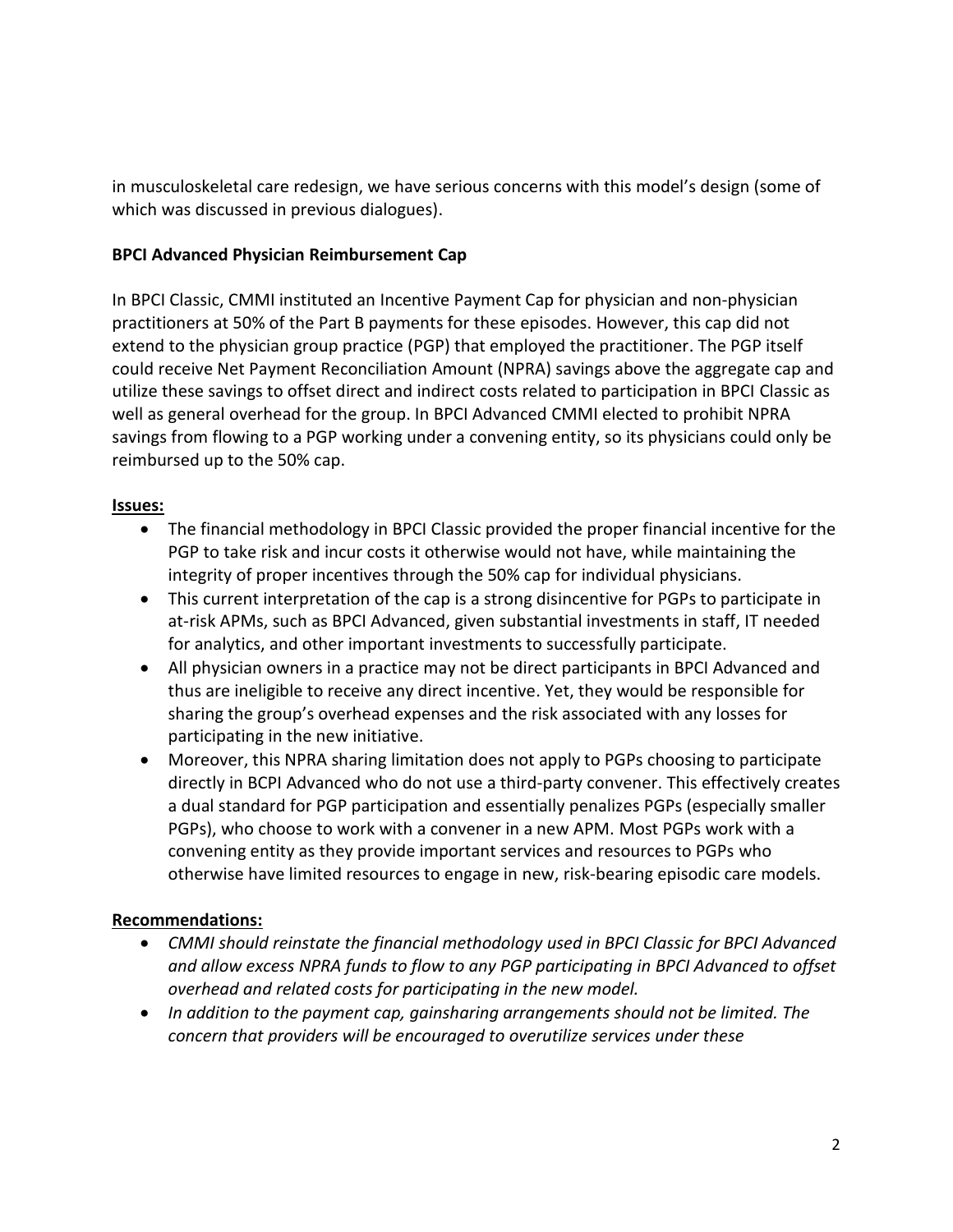*arrangements is largely neutralized in the Advanced APM risk-based reimbursement structure. Gainsharing arrangements that help to control the costs of care while not impairing care quality should be encouraged.* 

### **Implications of taking Total Knee Arthroplasty (TKA) out of the Medicare Inpatient-Only List**

Although CMS had clearly delineated the requirements of this policy implementation in the 2018 Hospital Outpatient Prospective Payment – Notice of Final Rulemaking (NFRM) with Comment Period (CMS-1678-FC), there are several issues that are arising for participating stakeholders. This policy has created significant challenges for orthopaedic surgeons, their Medicare patients, and for AAOS in providing adequate member education. Since outpatient procedures are covered by Part B, the patient has a copay for each individual hospital service and faces additional rehabilitation and drug costs, which would have otherwise been covered under Part A. This policy change does not affect physician reimbursement – this is solely a patient care concern for our surgeons. Still, we are very concerned about cases getting excluded from the inpatient payment models because of this policy change.

#### **Issues:**

- Widespread confusion among health systems: To provide some data from the field, the American Association of Hip and Knee Surgeons (AAHKS) did a national survey on this issue and 60% of orthopaedic surgeon respondents reported that their hospitals were required to book all TKAs as outpatient procedures. Another example: one hospital system recently did an evaluation of the first 1,200 Medicare TKA's in 2018 and determined that only three qualified for inpatient status. AAOS and AAHKS also presented these issues to CMS and HHS leadership over the past several months. We appreciate the CMS Center for Clinical Standards and Quality reaching out to us with ideas for designing stakeholder education. However, we are yet to see the final details of that plan from the Beneficiary and Family Centered Care-Quality Improvement Organizations (BFCC-QIO). We would like to reiterate our concerns again with this policy change.
- Defaulting all TKA procedures to outpatient status: While some hospitals understand the intent of the CMS Final Rule referenced above, a number of hospitals are apparently directing TKA patients to the outpatient setting, which contradicts CMS' rule making. This misinterpretation is likely to impact the Comprehensive Care for Joint Replacement (CJR) and BPCI Advanced models despite CMS' expectation that most TKA cases will not be performed in the outpatient setting.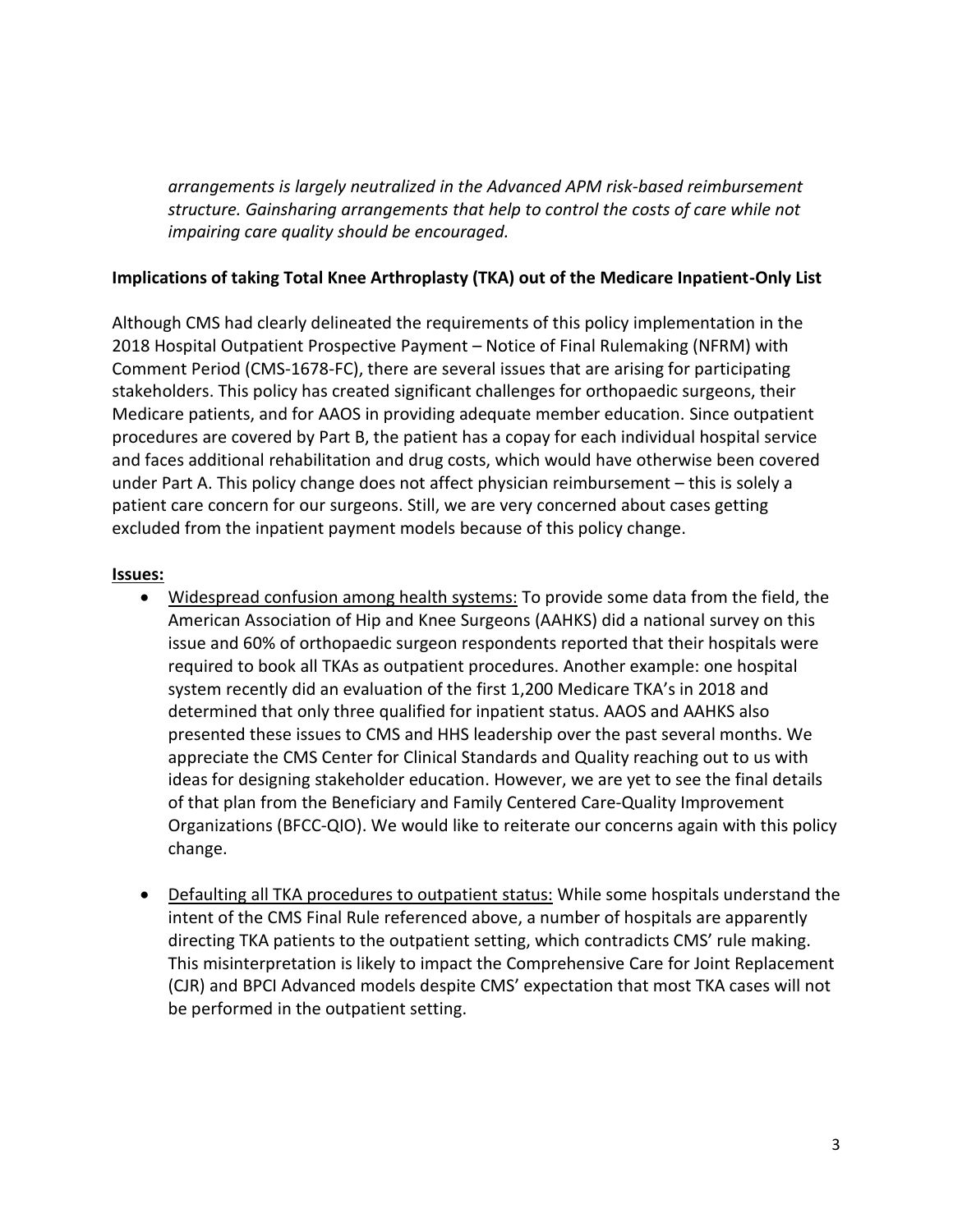- Medicare Advantage plan guidelines: The issue of incorrectly defaulting TKA cases to the outpatient setting is especially concerning for surgeons and patients in Medicare Advantage plans across the country. AAOS has heard several anecdotes from surgeons across teaching hospitals, community hospitals, and urban and rural hospitals that Medicare Advantage plans are requiring all TKA procedures to be done in the outpatient setting, or otherwise have their claims be denied.
- Site of service decisions: The hospital or Medicare Advantage plan directing the site of service decision over the operating surgeon's discretion is also in contradiction to CMS' intent in the final rule. Specifically, CMS points to the beneficiary's physician as the medical professional responsible for determining the care setting in this rule.
- Concentration of medically complex patients: Contrary to CMS' expectation, more and more TKA cases are being pushed to the outpatient setting, thereby creating a situation in which most medically complex, high comorbid patients will remain inpatient as they are deemed too high risk not to hospitalize. This change in patient mix has significant implications for BPCI Advanced and CJR models.
- Target pricing for outpatient TKAs: The patient population suitable for outpatient TKAs is not comparable to most patients experiencing MS-DRG 470 Clinical Episodes. We are separately sharing with you our recommendations on patient selection criteria for TKAs. Under 10% of patients experiencing an MS-DRG 470 Clinical Episode were discharged to the community without home health or institutional post-acute care services.<sup>1</sup> However, adequate historical data exists to price a clinically-similar episode triggered in the outpatient setting. Based on data from a major convener in the BPCI Classic and Advanced models, approximately one in four clinical episodes under MS-DRG 470 were one-day in length. Since there is no outpatient surgical data to calculate the Target Price, CMS should consider pricing the outpatient total knee arthroplasty Clinical Episode using the historical costs for the patients who:
	- o received inpatient total knee arthroplasty;
	- o experienced a one-day anchor stay; and
	- o did not use institutional post-acute care.

If CMS believes that the target price should be a fair approximation of the resources needed to care for the patient in an outpatient setting, the agency should substitute the total knee arthroplasty DRG payment for the ASC or HOPD payment.

 $\overline{\phantom{a}}$ 

<sup>1</sup> http://www.aha.org/content/12/ahaaamcbundlingreport.pdf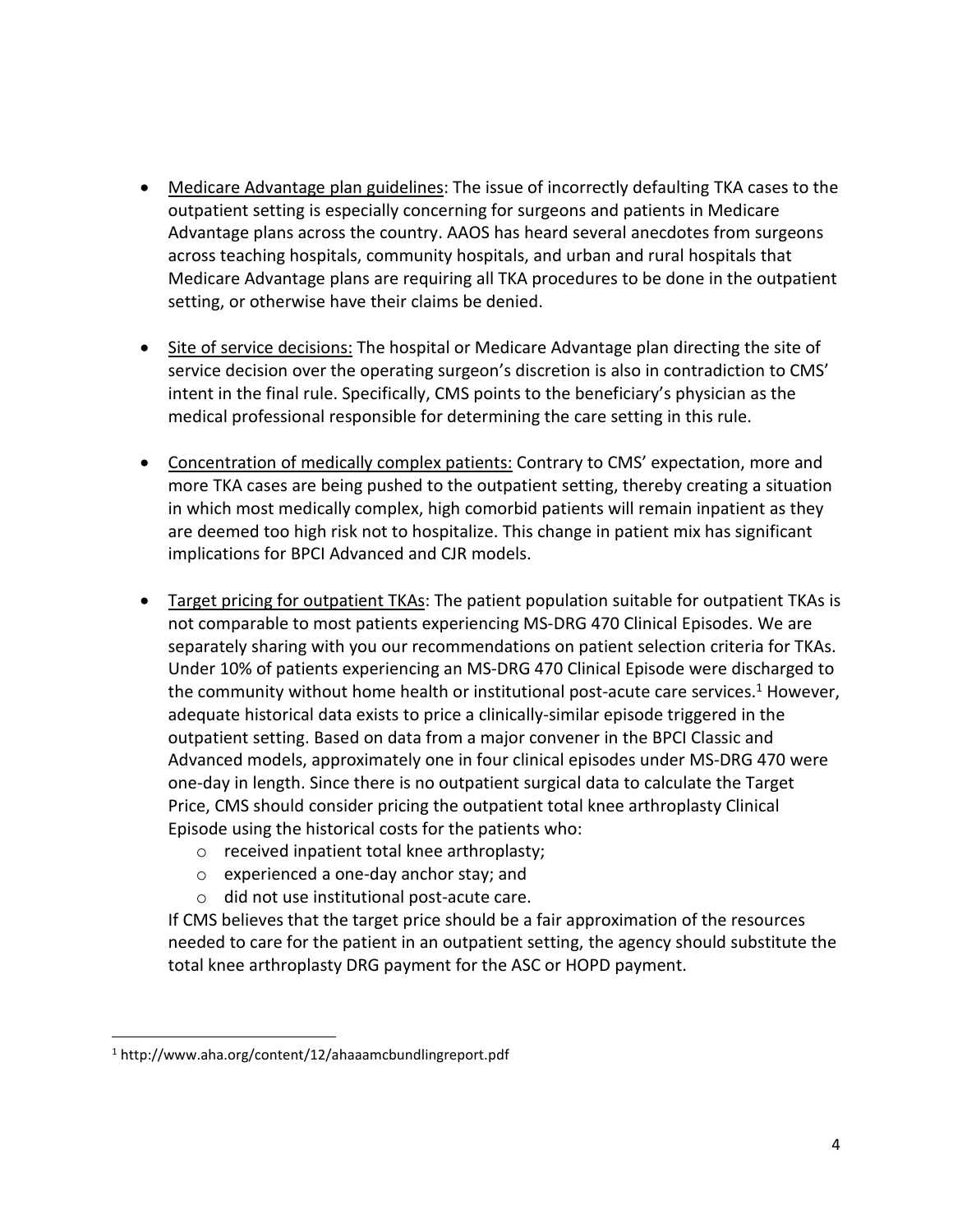#### **Recommendations:**

AAOS has been running an active member education program and communication on this issue. Based on our understanding of the situation and our discussion with CMS staff, we recommend the following:

- *An immediate suspension of Medicare's 2 Midnight Rule for TKA admission beyond 24 hours, until CMS promulgates guidance on inpatient-outpatient determinations for the procedure.*
- *CMS urgently directs Quality Improvement Organizations (QIOs) to expeditiously address these complaints to protect Medicare beneficiaries from unnecessary risk. In this regard please see attached the final position statement on outpatient TKA approved by AAHKS and AAOS. We had shared an earlier version of this statement with CCSQ staff.*
- *CMS formally advises all providers and hospitals that:*
	- o *Removal of TKA from the IPO list does not require the procedure to be performed on an outpatient basis.*
	- o *Until the establishment of evidence-based patient selection criteria for inclusion and exclusion of appropriate candidates for an outpatient TKA procedure, the procedure should default to inpatient.*
	- o *The patient's operating surgeon, not hospital or Medicare Advantage plan staff, is responsible for determining the medical necessity of a TKA patient's site of service.*
- *Allow a CPT code to trigger a BPCI Advanced outpatient episode: As removal of TKA from the IPO list rule was not contemplated within the design or pricing of BPCI Advanced, inclusion of outpatient TKAs in this model seems a reasonable adjustment considering that BPCI physicians may be financially penalized for making site of care decisions in the spirit of the new policy.*
- *Another alternative is to release BPCI Model 2 PGP participants from all downside risk for lower extremity joint replacements.*
- *In the absence of changes to the outpatient TKA policy, and to ensure establishment of accurate pricing in BPCI Advanced, TKAs should be removed from baseline pricing in BPCI Advanced.*

In this regard, we would like to bring some additional issues to your notice.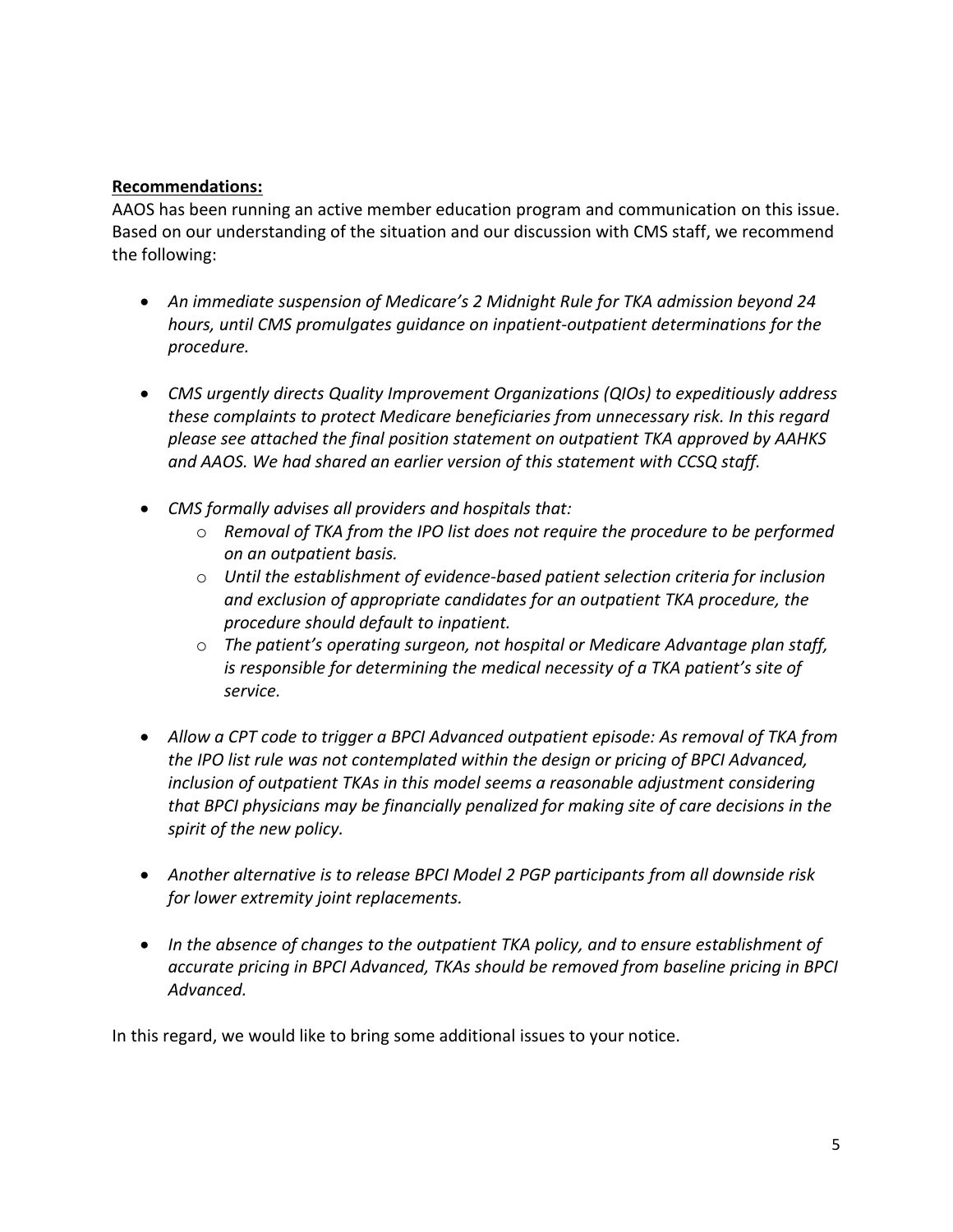- We are aware that CMS did suspend RAC audits for TKAs for two years. CMS did not, however, suspend other program integrity contractors like MACS and ZPICS. Thus, hospitals are wary of RACs reaching back after the two-year moratorium concludes.
- CMS provided preamble language describing their policy intention was not to shift many procedures to outpatient setting. However, this provides no comfort to compliance experts, since preamble language has not been enforceable in a court of law.
- Moreover, TKAs are the highest volume procedure to come off the IPO list. The Two-Midnight Rule provides for case-by-case exceptions for inpatient stays spanning fewer than two midnights, but the sheer volume of procedures and lack of guidance makes the exception unworkable.
- Patients are denied the resource-intensive interventions in the inpatient setting which are responsible for reducing average length of stay as well as outcomes. Since outpatient procedures are covered by Part B, the patient has a copay for each individual hospital service and faces additional rehabilitation or drug costs which would have otherwise been covered under Part A.

# **Exit option should be extended beyond March 2019**

CMMI launched the BPCI Advanced program under tight deadlines from its announcement in January 2018, to an application deadline of March 12, 2018, and final contract on August 8, 2018. Recognizing the difficulties participants faced with this rapid process, including errors in data that had been supplied by CMS, the agency announced on July 6, 2018 that it will give participants until March 1, 2019 to submit an irrevocable exit option from the model. A participant can either stay in the program, but withdraw patient episodes that began before that date, or the participant can choose to exit the program entirely.

# **Issue:**

This deadline does not allow participants to receive enough feedback on their performance in the program. As of the March 1, 2019 deadline, participants will not know whether they will receive gainsharing payments or will owe money to CMS. The only relatively complete claims data a participant will have at that point is from the first "performance period," October-December 2018. The second performance period will be January-June, 2019.

#### **Recommendation:**

*CMS should extend the exit deadline to Fall 2019, when participants will have enough claims data to predict whether they will be successful in the program. By then, current participants will have an analysis of the first two performance periods.*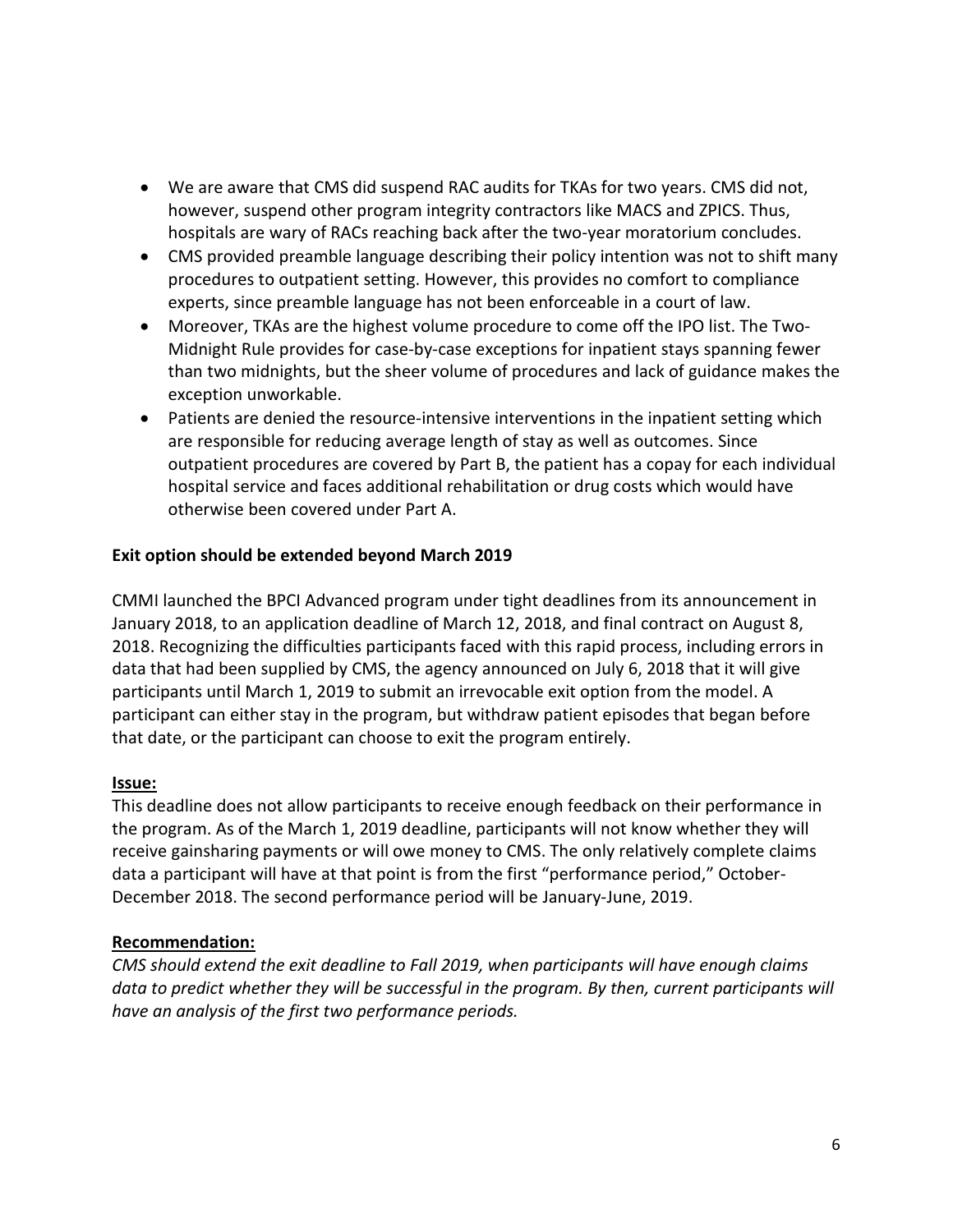#### **Precedence of CJR over BPCI Advanced**

The CJR precedence requirement continues to be a major problem for PGPs that successfully led the Lower Extremity Joint Replacement (LEJR) episodes in BPCI Classic. We have discussed this earlier with you both through written comments and during face-to-face meetings with CMS leadership. We understand that CMS decided to provide precedence to CJR over BPCI Advanced in the mandatory CJR metropolitan areas to have adequate sample size for a hospital-led mandatory model evaluation. However, without any indication for policy change, we have reiterated (below) several reasons why this may not be a good decision for Medicare beneficiaries and for the success of this innovative payment model. We have also provided accompanying policy suggestions where applicable.

#### **Issues:**

- Limits specialty physicians' opportunities to participate in an Advanced APM. BPCI Advanced is the first model that qualifies as an Advanced APM from the launch date (CJR Track 1 qualified as an Advanced APM recently). Hence, this precedence requirement severely limits orthopaedic surgeons from participating in an Advanced APM. While surgeons will be able to participate in orthopaedic episodes outside of LEJR episodes, LEJR episodes are one of the most common inpatient surgeries for Medicare beneficiaries and a cornerstone procedure for orthopaedic participants in the BPCI initiative. We also have anecdotal evidence that hospital systems are buying orthopaedic physician groups in several markets so that they are well-positioned to lead the BPCI Advanced LEJR episodes. This will be a big challenge for precedence on trauma cases.
- Hampers quality of care for Medicare beneficiaries. This issue may arise in two ways in the current design of BPCI Advanced. *First,* by creating a precedence for hospitalists/attending physicians over the operating surgeon in the model, Medicare beneficiary's care decisions are re-directed to a physician whom the patient did not choose in the first place. *Second,* beginning October 1, 2018, since many former existing BPCI Classic PGPs are in CJR markets and must participate in CJR, all their valuable learning, collaboration, and work to coordinate care (pre-optimizing patients, redesigning care plans, working with post-acute care providers, etc.), which resulted in reduced costs to Medicare and improved outcomes for beneficiaries, will be in vain, thereby weakening one of the key objectives of the Innovation Center's value-based payment models. For example, in Texas (one of the states which has several CJR mandatory MSAs), physicians will have limited leadership opportunities to produce meaningful change in the mandated CJR model. These physicians operate in many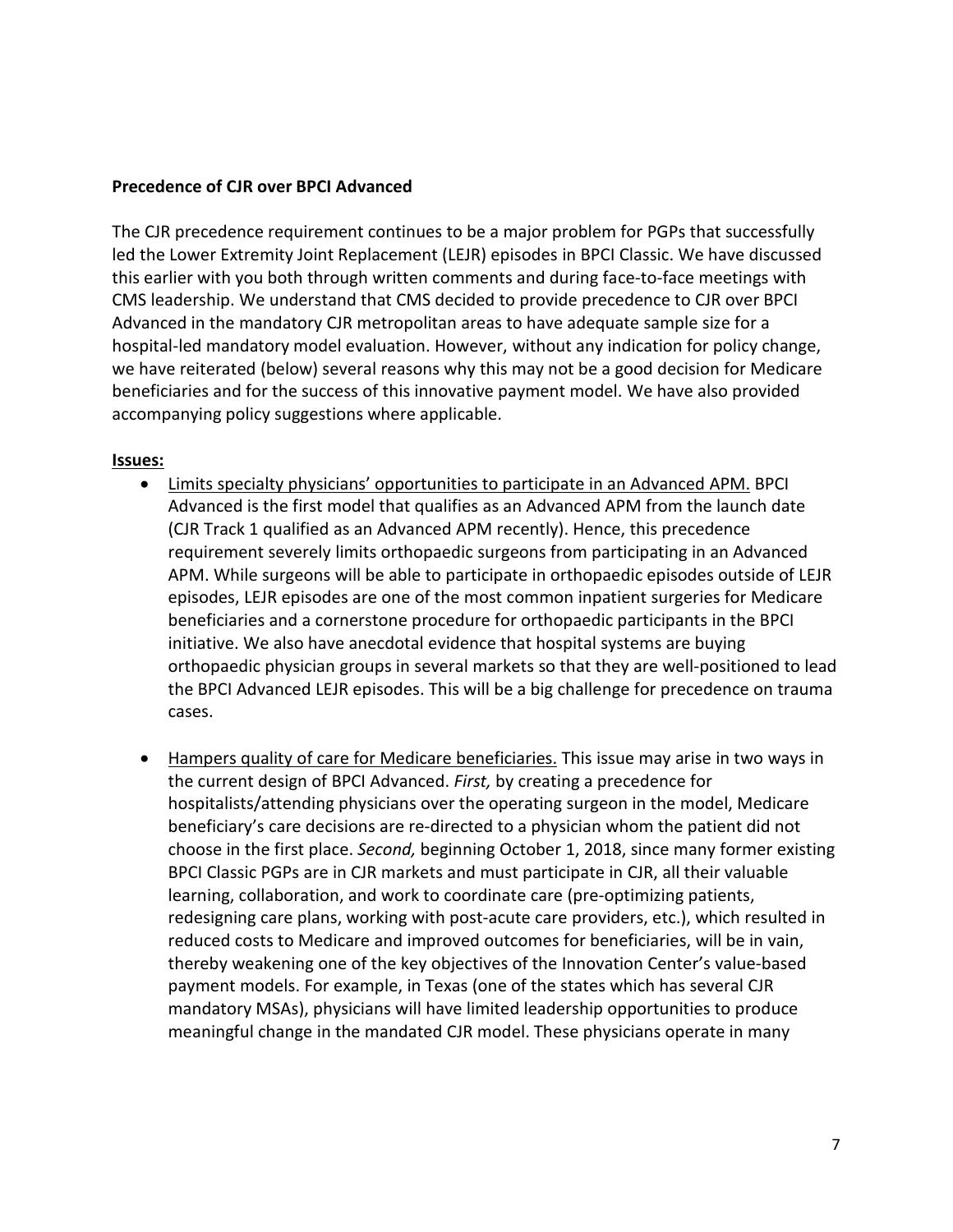different hospitals and health systems across their geographical area. They are specifically concerned that each hospital's individual CJR programs will create a fractured delivery system for their patients. Since the surgeons in the CJR program hold no downside risk, they are less engaged in making meaningful change occur for the Medicare program. Hence, the quality of care for Texas' Medicare patients who have greatly benefitted from BPCI Model 2's physician-led episodes will be adversely affected. By disrupting the physician-patient relationship, this policy is likely to leave beneficiaries that experienced BPCI previously confused as to why their current physician cannot manage their next LEJR procedure.

• Reduced or no cost savings for the Medicare program. As we have discussed with you earlier, independent physicians achieved significant cost reductions while improving outcomes in LEJR episodes in existing BPCI Model 2. The Lewin Group's August 2018 Performance Year 1 (2016) Evaluation Report of CJR found that average total payments for the 43,801 LEJRs (MS-DRG 469/470) managed by the CJR hospitals declined \$910 more (3.3%) from baseline to the intervention period compared to the hospital control group. Lewin also found no improvement in quality. Additionally, as noted in the Milliman White Paper<sup>2</sup>, less than half of the 799 hospitals participating in CJR over the 2016 review period achieved positive reconciliation. Of the 382 that did succeed in reducing costs, they collectively averaged a reconciliation payment of \$1,133.99 per episode on 33,152 episodes. In contrast, for the 2016 performance year, the PGPs convened under the largest PGP awardee/convener for orthopaedic episodes in BPCI Classic, Model 2, managed 39,600 LEJRs (MS-DRG 469/470) and the average CMS claims-based costs were reduced 17% or \$4,089 per episode compared to baseline. Adverse outcomes similarly declined across the spectrum of events, including reductions in acute myocardial infarction within seven days by 39%; pulmonary embolisms by 49%; surgical site infections by 38%, and 30-day and 90-day re-admissions by 24% and 25%, respectively. Further, over the three-year period 2014 to 2016, these 57 PGPs produced total net savings to Medicare of \$114 million after reconciliation payments to the groups and CMMI's 2% discount per episode. These savings are even more impressive given that only a handful of groups participated in 2014 and many had not entered the risk bearing phase until mid-2015.

In light of the strong performance of these PGPs in BPCI Classic compared to CJR hospitals it is difficult to understand a CMS policy that restricts many PGP physicians from managing their Medicare patients' LEJR episodes through the changes in BPCI Advanced precedence policy. Providing PGP physicians with a competitive standing with

 $\overline{\phantom{a}}$ 

<sup>2</sup> http://www.milliman.com/uploadedFiles/insight/2018/comprehensive-care-joint-replacement-performance.pdf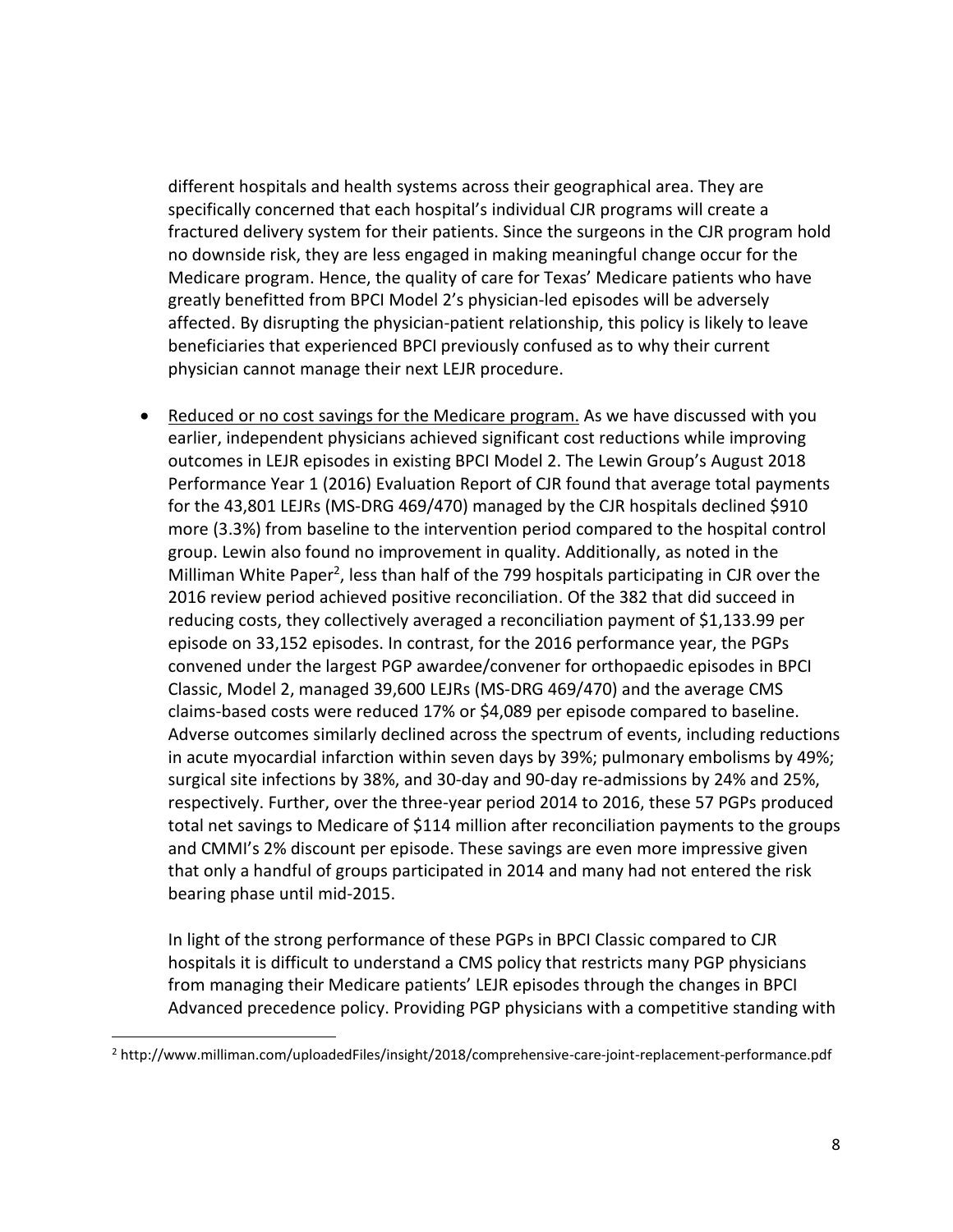CJR hospitals for LEJRs will incentivize a greater number of PGPs to remain or enter BPCI Advanced in the next enrollment period and, as a result, a significantly greater number of Medicare joint replacements will fall under a value-based care umbrella. As the financial and quality results above indicate, with more widespread engagement among PGPs, the Medicare trust fund will receive the greatest return and a higher proportion of Medicare beneficiaries will experience improved care outcomes. Also, with extensive engagement among all providers, there is a much higher likelihood that healthcare delivery transformation will be sustained over the long-run.

- Wastage of valuable learning on care coordination and improvement. As you can understand, these phenomenal monetary savings were generated by in-depth investment in care improvement. For example, a Texas orthopaedic physician group hired patient coordinators to compile every aspect of a patient's LEJR episode of care, including pre-surgical preparation and post-surgical rehabilitation. The orthopaedic surgeons at this group even built their own skilled nursing facility to ensure that the LEJR patients who needed a higher level of post-acute care beyond home health care were provided care in a setting that could be managed by the surgeon who performed the surgery. Another physician group and their convener in Austin, Texas, implemented nurse navigation systems, preoperative education classes at the practice, preoperative rehabilitation and safety assessment, hospitalist preoperative optimization, and coordinated home health and skilled nursing facility networks with assisted living facility options. They have seen extraordinary results from baseline numbers with over a 50% reduction in emergency department visits, 32% reduction in readmissions for elective surgeries, and over a \$21.2M reduction in costs over the first eight quarters of the BPCI program.
- Feedback from stakeholders. Notice-and-comment rulemaking should be used to establish the precedence policy to allow public input, including from physicians and hospitals that have participated in BPCI Classic. CMS established the BPCI/CJR precedence policy through notice-and-comment rulemaking, but now has used guidance to reverse that policy by giving LEJR episode precedence to CJR hospitals over BPCI Advanced participants. There is an argument that this is inconsistent with the Administrative Procedural Act (APA), as interpreted by the Supreme Court. The starting point for this discussion is a CMS final rule that was promulgated last December (82 Fed. Reg. 57066; December 1, 2017). This final rule made various changes to the CJR regulations.
	- o At 82 Fed. Reg. 57104, CMS restated/rewrote the CJR/BPCI precedence rule in 42 CFR 510.210: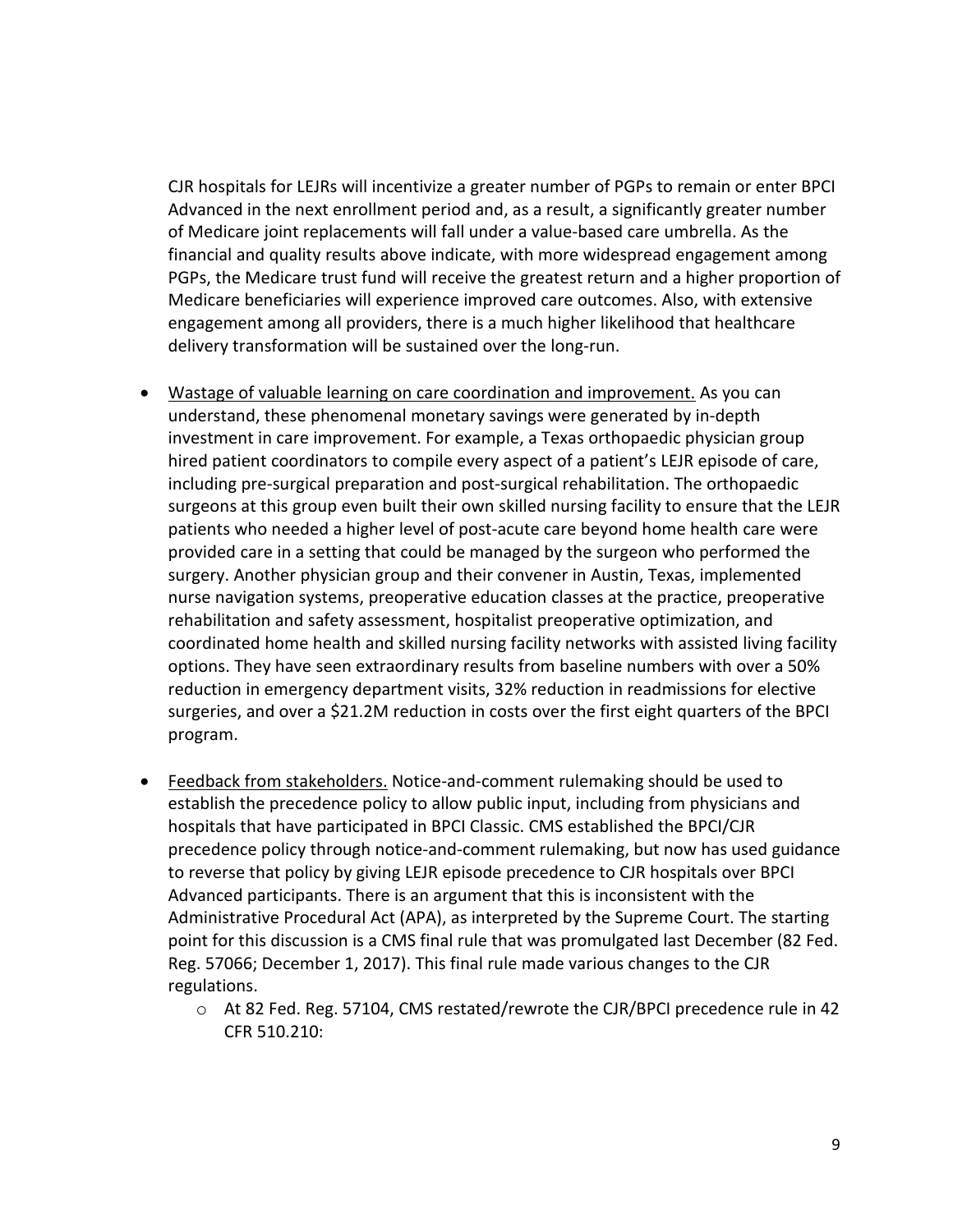- o Section 510.210 is amended by revising paragraph (b) to read as follows:
- o **§510.210 Determination of the episode.**
- o (b) *Cancellation of an episode.* The episode is canceled and is not included in the determination of NPRA as specified in §510.305 if any of the following occur:
	- The beneficiary does any of the following during the episode:
		- o Ceases to meet any criterion listed in §510.205.
		- o Is readmitted to any participant hospital for another anchor hospitalization.
		- o Initiates an LEJR episode under BPCI.
		- o Dies.
- $\circ$  For performance year 3, the participant hospital did not submit a participation election letter that was accepted by CMS to continue participation in the model.

CMS first established its CJR/BPCI precedence policy through notice-and-comment rulemaking and has also modified that policy through rulemaking. Therefore, the agency should also establish the precedence rules for BPCI Advanced using notice-and-comment rulemaking. It should not use guidance, particularly when the relationship between that guidance and the current precedence regulation is unclear. The regulation quoted above does not distinguish between BPCI Classic and BPCI Advanced.

#### **Recommendations:**

- *Allow operating physicians to lead these episodes (thereby recreating the success of BPCI Classic Model 2) and not make precedence dependent on the model. As you know, BPCI Classic followed time-based precedence for attribution of clinical episodes.*
- *Allow notice-and-comment rule-making with comments so that surgeons and the PGP practices that have been adversely impacted by the CJR precedence policy have an opportunity to weigh in.*

#### **Model evaluation**

The Innovation Center has yet to publish a peer-reviewed evaluation of the PGP-led BPCI bundles. Mentioned earlier in this letter, we have quoted findings from PGP-led BPCI episodes and stacked them against the potential performance of CJR hospitals for the same episodes. Until the October 2018 Evaluation of BPCI Classic, The Lewin Group only reported on hospitalled bundles. The October 2018 report has severe limitations on the evaluation of PGP performance, however, including a methodology that does not capture cost savings in comparison to historic baseline. They also excluded nearly 40% of the PGPs participating in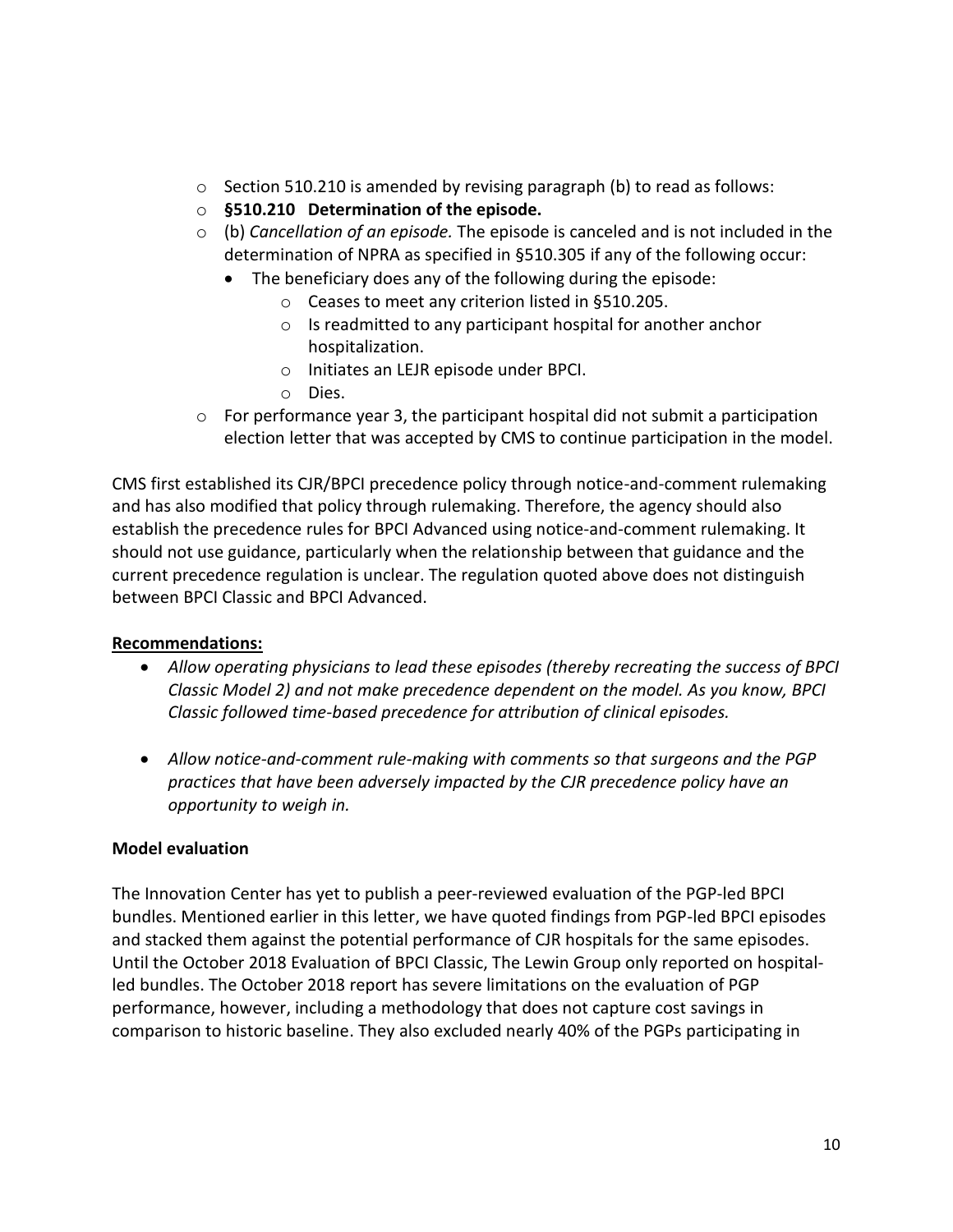Model 2. As you are aware, one of the requirements for the Innovation Center under Section 1115A of the Social Security Act is evaluating each model to analyze its effects on spending and quality of care and making these evaluations public. The March 2018 Government Accountability Office (GAO) report<sup>3</sup> found that the Innovation Center has only partially met the goals of reducing the growth of health care costs and accelerating the spread of successful models.

### **Recommendations:**

- *Publish peer-reviewed evaluation reports of PGP-led BPCI Classic episodes.*
- *Create a level-playing field for PGPs to lead health care improvements in the CMMI programs. Truly expand the BPCI Classic Model 2 through BPCI Advanced, since the former has been found to be highly successful in meeting the triple aim of reducing per-capita health care costs, improving quality of care, and improving population health.*

### **Issues with BPCI as an Advanced APM**

Finally, one of our major expectations from BPCI Advanced was that it will qualify as an Advanced APM. While this model fulfils this expectation from the launch date, i.e., October 1, 2018, the performance period begins on January 1, 2019. So just as in 2017, CJR Track 1 (Certified Electronic Health Record Technology/CEHRT Track) is the only Advanced APM for orthopaedic surgeons in 2018. Further, in 2019, Qualifying Participants (QP) in Advanced APMs either must receive 50% of their Part B payments or see 35% of their patients through an Advanced APM. It will be extremely difficult for specialists to reach these thresholds and this problem is exacerbated by the issues of BPCI Advanced model design that we have discussed above. We understand that this is a statutory threshold.

#### **Recommendations:**

 $\overline{\phantom{a}}$ 

- *Work with Congress to reduce these thresholds and make them achievable for specialists. Write regulations with alternative pathways for specialists to become QPs or rather be deemed QPs and achieve the performance bonus.*
- *Provide additional exceptions from Merit-based Incentive Payment System (MIPS) reporting for eligible clinicians who already participate in an Advanced APM-like model. We applaud the All-Payer Advanced APM model and the newly announced exceptions in the Medicare Advantage program.*

<sup>3</sup> Available: https://www.gao.gov/assets/700/690875.pdf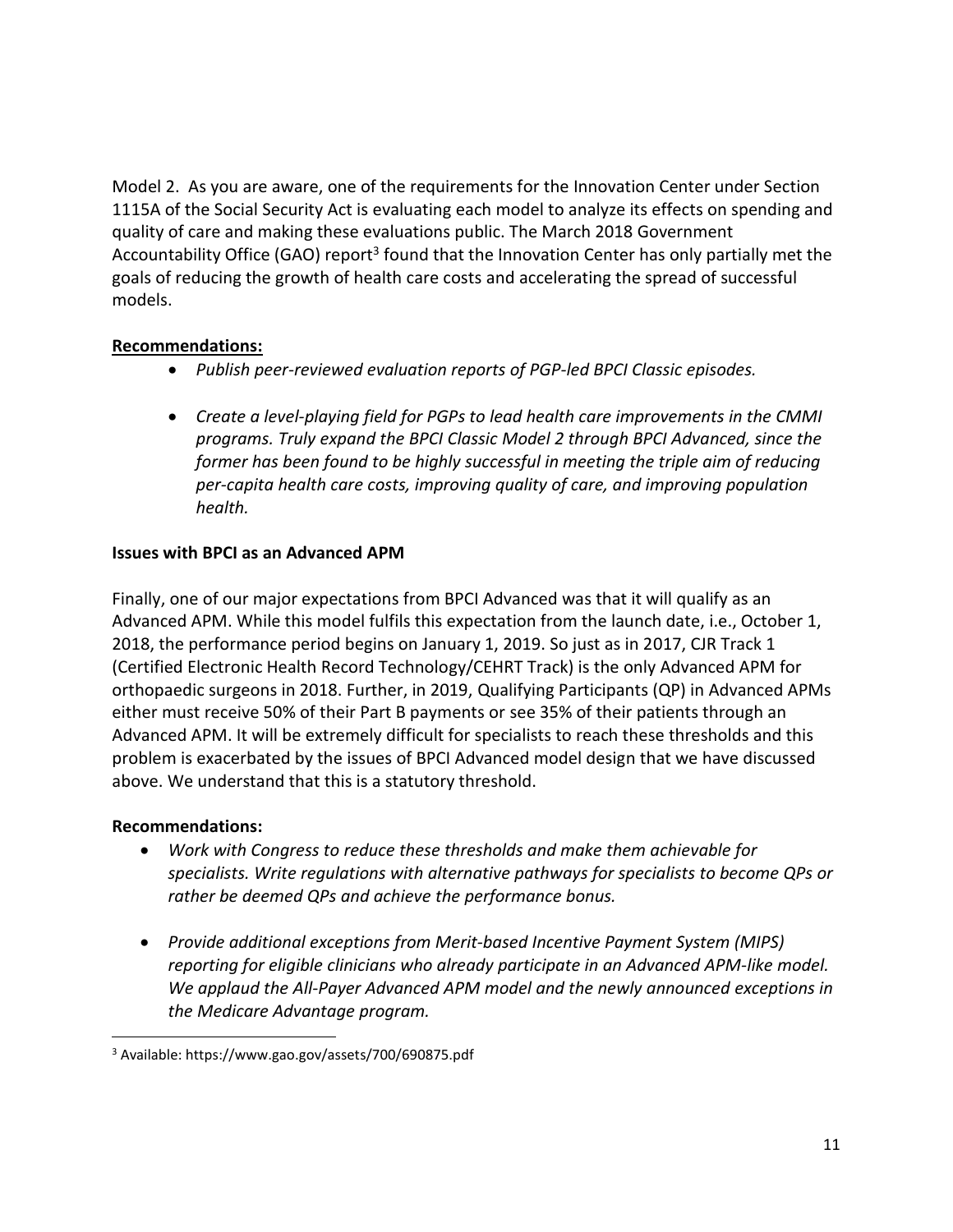### **Advanced APM Physician Patient Advisory Committee**

#### **Recommendation:**

*As more care models are designed around a value-based concept, financial reimbursement becomes contingent upon financial and quality outcomes. The two stakeholders most central in this transition to value-based care are the physician and the patient, yet these CMMI models appear to be lacking significant input from these two constituencies, especially in the development stages. The current philosophy appears to be to develop models internally within CMMI, run the experiment, assess success or lack thereof, and fine-tune or abandon the model. This operating process can produce useful insights into which models have the greatest efficacy yet can also lead to an inefficient allocation of resources within medical practices due to poorly conceived model design at the outset. We believe the chances of model success can be much greater with input from patient and physician organizations and directly from physicians working within such models currently, such as in ACOs, BPCI Advanced and CJR.*

We hope that you will take note of our feedback and work on the revisions that will make BPCI Advanced a more effective model. We also strongly urge you to launch additional Advanced APMs that allow participation by specialists. If you have any questions on our comments, please do not hesitate to contact William Shaffer, MD, AAOS Medical Director by email at [shaffer@aaos.org.](mailto:shaffer@aaos.org)

\_\_\_\_\_\_\_\_\_\_\_\_\_\_\_\_\_\_\_\_\_\_\_\_\_\_\_\_\_\_\_\_\_\_\_\_\_\_\_\_\_\_\_\_\_\_\_\_\_\_\_\_\_\_\_\_\_\_\_\_\_\_\_\_\_\_\_\_\_\_\_\_\_\_\_\_\_\_

Sincerely,

David Hurrey MA

David A. Halsey, MD President, American Association of Orthopaedic Surgeons

cc: Christina S. Ritter, PhD, Director, PCMG, CMMI Kristy L. Weber, MD, AAOS First Vice-President Joseph A. Bosco, III, MD, AAOS Second Vice-President William J. Maloney, MD, AAOS Past-President Thomas E. Arend, Jr., Esq., CAE, AAOS Chief Executive Officer William O. Shaffer, MD, AAOS Medical Director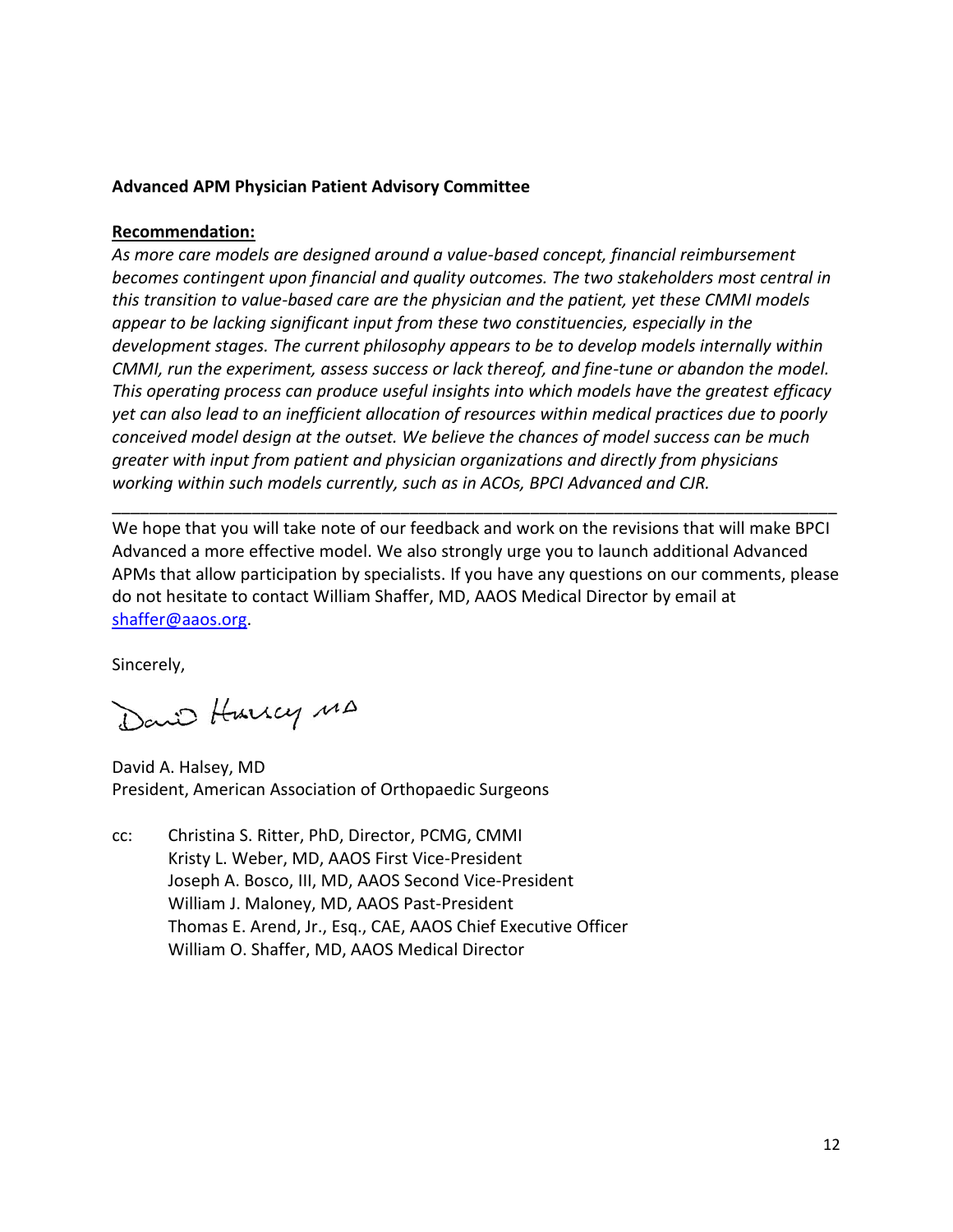American Association and Alliance of Orthopaedic Executive (AAOE) OrthoForum American Association of Hip and Knee Surgeons (AAHKS) American Orthopaedic Foot and Ankle Society (AOFAS) American Orthopaedic Society for Sports Medicine (AOSSM) American Shoulder and Elbow Surgeons (ASES) American Society for Surgery of the Hand (ASSH) American Spinal Injury Association (ASIA) Arthroscopy Association of North America (AANA) Cervical Spine Research Society (CSRS) Limb Lengthening and Reconstruction Society (LLRS) Orthopaedic Rehabilitation Association (ORA) Orthopaedic Trauma Association (OTA) Ruth Jackson Orthopaedic Society (RJOS) Scoliosis Research Society (SRS) The Hip Society (HIP) The Knee Society (KNEE)

> Alabama Orthopaedic Society Arkansas Orthopaedic Society California Orthopaedic Association Connecticut Orthopaedic Society Delaware Society of Orthopaedic Surgeons Eastern Orthopaedic Association Florida Orthopaedic Society Iowa Orthopaedic Society Indiana Orthopaedic Society Maine Society of Orthopaedic Surgeons Massachusetts Orthopaedic Association Michigan Orthopaedic Society New Jersey Orthopaedic Society New York State Society of Orthopaedic Surgeons North Carolina Orthopaedic Association Oklahoma State Orthopaedic Society Oregon Association of Orthopaedic Surgeons Pennsylvania Orthopaedic Society South Dakota State Orthopaedic Society Tennessee Orthopaedic Society Texas Orthopaedic Society